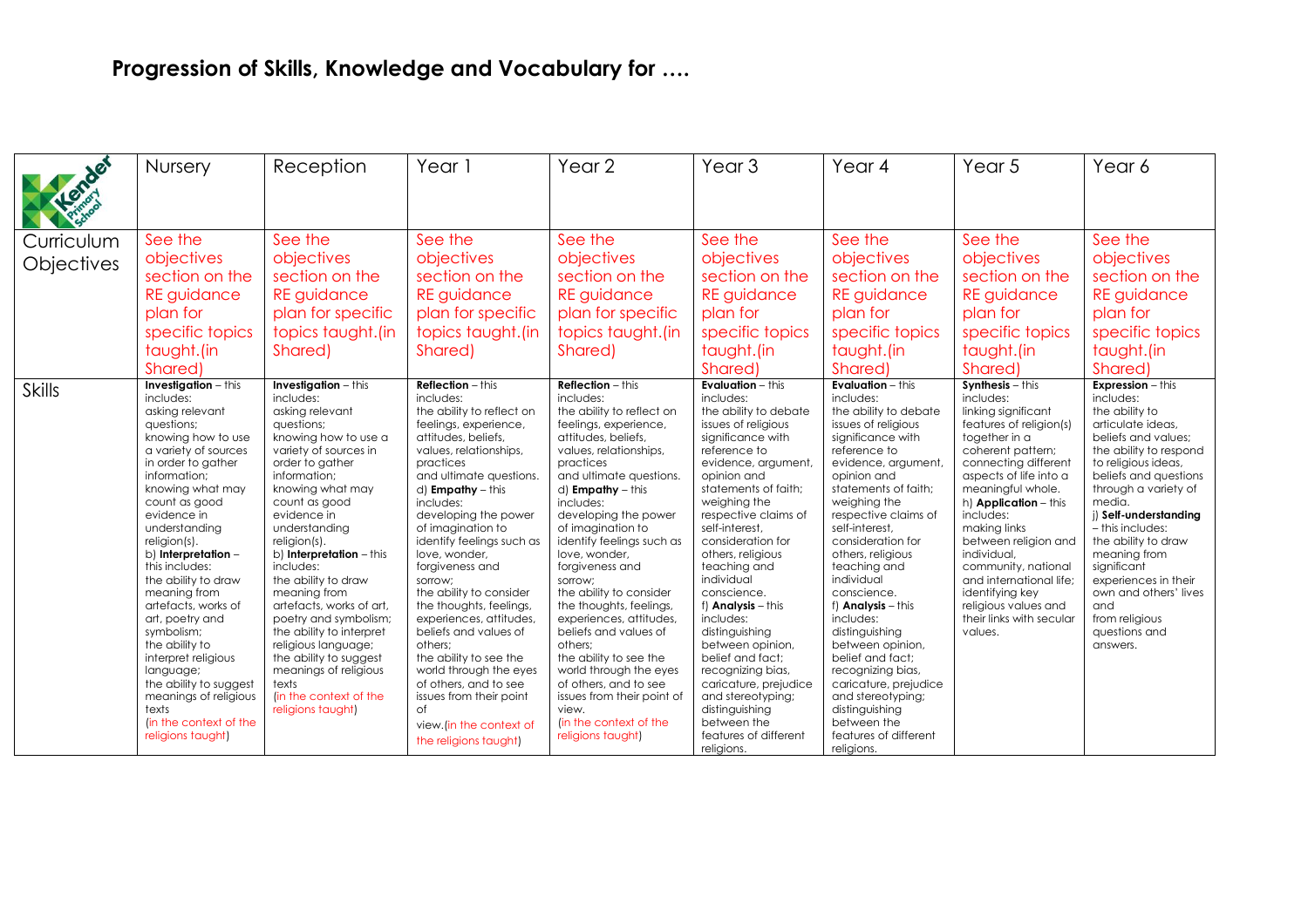## **Progression of Skills, Knowledge and Vocabulary for ….**

| Knowledge<br>beliefs, and<br>practices,<br>between | Identify, investigate<br>Describe, explain<br>and analyse<br>and respond to<br>questions posed by,<br>and responses<br>recognising the<br>offered by, some of<br>diversity which<br>the sources of<br>exists within and<br>wisdom found in<br>religions and<br>worldviews<br>communities | Identify, investigate<br>and respond to<br>questions posed by,<br>and responses<br>offered by, some of<br>the sources of<br>wisdom found in<br>religions and<br>worldviews<br>Appreciate and<br>appraise the nature,<br>significance and<br>impact of different<br>ways of life and<br>ways of expressing<br>meaning<br>(in the context of<br>the religions taught) | Recall and name different<br>beliefs and practices,<br>including festivals,<br>worship, rituals and ways<br>of life, in order to find out<br>about the meanings<br>behind them<br>Retell and suggest<br>meanings to some<br>religious and moral<br>stories, exploring and<br>discussing sacred<br>writings and sources of<br>wisdom and<br>recognising the<br>communities from<br>which they come<br>Recognise some<br>different symbols and<br>actions which express a<br>community's way of<br>life, appreciating some<br>similarities between<br>communities<br>(in the context of the<br>religions taught) | Recognise some<br>different symbols and<br>actions which<br>express a<br>community's way of<br>life, appreciating<br>some similarities<br>between<br>communities<br>Describe and<br>make connections<br>between different<br>features of the<br>religions and<br>worldviews they<br>study, discovering<br>more about<br>celebrations,<br>worship,<br>pilgrimages and<br>the rituals which<br>mark important<br>points in life, in<br>order to reflect on<br>their ideas<br>(in the context of<br>the religions<br>taught) | Describe and<br>understand links<br>between stories<br>and other aspects<br>of the<br>communities they<br>are investigating,<br>responding<br>thoughtfully to a<br>range of sources<br>of wisdom and to<br>beliefs and<br>teachings that<br>arise from them in<br>different<br>communities<br>Explore and<br>describe a range<br>of beliefs, symbols<br>and actions so<br>that they can<br>understand<br>different ways of<br>life and ways of<br>expressing<br>meaning<br>(in the context of<br>the religions<br>taught) | Describe and<br>understand links<br>between stories<br>and other aspects<br>of the<br>communities they<br>are investigating,<br>responding<br>thoughtfully to a<br>range of sources<br>of wisdom and to<br>beliefs and<br>teachings that<br>arise from them in<br>different<br>communities<br>Explore and<br>describe a range<br>of beliefs, symbols<br>and actions so<br>that they can<br>understand<br>different ways of<br>life and ways of<br>expressing<br>meaning<br>(in the context of<br>the religions<br>taught) | Explore and<br>describe a range<br>of beliefs, symbols<br>and actions so<br>that they can<br>understand<br>different ways of<br>life and ways of<br>expressing<br>meaning<br>Explain and<br>interpret ways that<br>the history and<br>culture of religions<br>and worldviews<br>influence<br>individuals and<br>communities,<br>including a wide<br>range of beliefs<br>and practices, in<br>order to appraise<br>reasons why some<br>people support<br>and others<br>question these<br>influences<br>(in the context of<br>the religions<br>taught) |
|----------------------------------------------------|------------------------------------------------------------------------------------------------------------------------------------------------------------------------------------------------------------------------------------------------------------------------------------------|---------------------------------------------------------------------------------------------------------------------------------------------------------------------------------------------------------------------------------------------------------------------------------------------------------------------------------------------------------------------|----------------------------------------------------------------------------------------------------------------------------------------------------------------------------------------------------------------------------------------------------------------------------------------------------------------------------------------------------------------------------------------------------------------------------------------------------------------------------------------------------------------------------------------------------------------------------------------------------------------|---------------------------------------------------------------------------------------------------------------------------------------------------------------------------------------------------------------------------------------------------------------------------------------------------------------------------------------------------------------------------------------------------------------------------------------------------------------------------------------------------------------------------|---------------------------------------------------------------------------------------------------------------------------------------------------------------------------------------------------------------------------------------------------------------------------------------------------------------------------------------------------------------------------------------------------------------------------------------------------------------------------------------------------------------------------|---------------------------------------------------------------------------------------------------------------------------------------------------------------------------------------------------------------------------------------------------------------------------------------------------------------------------------------------------------------------------------------------------------------------------------------------------------------------------------------------------------------------------|------------------------------------------------------------------------------------------------------------------------------------------------------------------------------------------------------------------------------------------------------------------------------------------------------------------------------------------------------------------------------------------------------------------------------------------------------------------------------------------------------------------------------------------------------|
|----------------------------------------------------|------------------------------------------------------------------------------------------------------------------------------------------------------------------------------------------------------------------------------------------------------------------------------------------|---------------------------------------------------------------------------------------------------------------------------------------------------------------------------------------------------------------------------------------------------------------------------------------------------------------------------------------------------------------------|----------------------------------------------------------------------------------------------------------------------------------------------------------------------------------------------------------------------------------------------------------------------------------------------------------------------------------------------------------------------------------------------------------------------------------------------------------------------------------------------------------------------------------------------------------------------------------------------------------------|---------------------------------------------------------------------------------------------------------------------------------------------------------------------------------------------------------------------------------------------------------------------------------------------------------------------------------------------------------------------------------------------------------------------------------------------------------------------------------------------------------------------------|---------------------------------------------------------------------------------------------------------------------------------------------------------------------------------------------------------------------------------------------------------------------------------------------------------------------------------------------------------------------------------------------------------------------------------------------------------------------------------------------------------------------------|---------------------------------------------------------------------------------------------------------------------------------------------------------------------------------------------------------------------------------------------------------------------------------------------------------------------------------------------------------------------------------------------------------------------------------------------------------------------------------------------------------------------------|------------------------------------------------------------------------------------------------------------------------------------------------------------------------------------------------------------------------------------------------------------------------------------------------------------------------------------------------------------------------------------------------------------------------------------------------------------------------------------------------------------------------------------------------------|